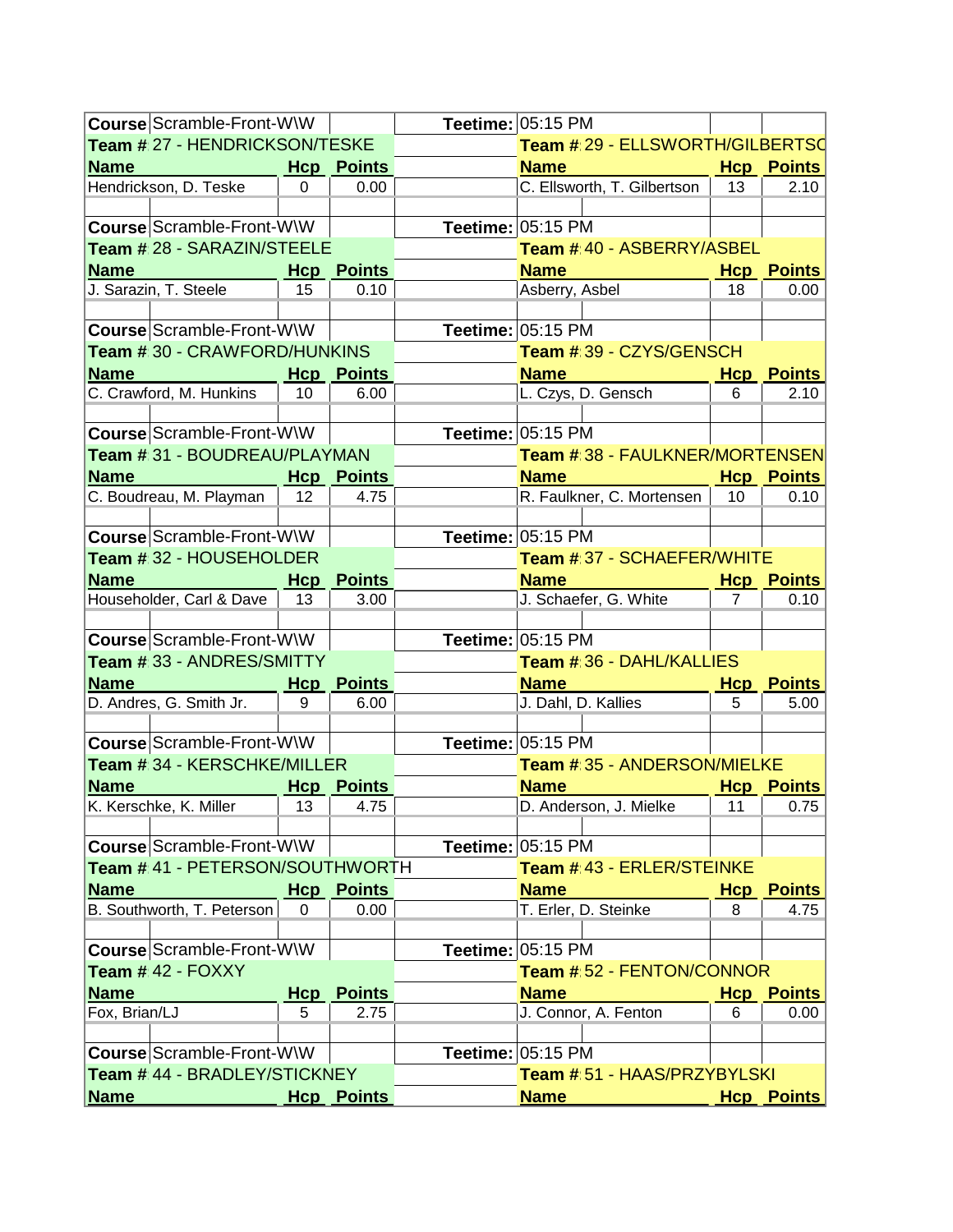|                   | R. Bradley, D. Stickney     | 6          | 1.75              | Sub #8 L Eilers, B. Hoffman  | 10         | 2.75                      |
|-------------------|-----------------------------|------------|-------------------|------------------------------|------------|---------------------------|
|                   |                             |            |                   |                              |            |                           |
|                   | Course Scramble-Front-W\W   |            |                   | Teetime: 05:15 PM            |            |                           |
|                   | Team # 45 - HOFFMAN/PARSONS |            |                   | Team # 50 - BOBOWSKI/MILES   |            |                           |
| <b>Name</b>       |                             | <b>Hcp</b> | <b>Points</b>     | <b>Name</b>                  |            | <b>Hcp Points</b>         |
|                   | S. Hoffman, S. Parsons      | 4          | 6.00              | A. Bobowski, T. Miles        | 11         | 3.75                      |
|                   |                             |            |                   |                              |            |                           |
|                   | Course Scramble-Front-W\W   |            |                   | Teetime: 05:15 PM            |            |                           |
|                   | Team # 46 - HILLS           |            |                   | Team # 49 - POULDA/SMITH     |            |                           |
| <b>Name</b>       |                             | Hcp        | Points            | <b>Name</b>                  | <u>Hcp</u> | <b>Points</b>             |
| Hill, Tim/Tanner  |                             | 14         | 1.75              | J. Poulda, Smith             | 9          | 0.10                      |
|                   |                             |            |                   |                              |            |                           |
|                   | Course Scramble-Front-W\W   |            |                   | Teetime: 05:15 PM            |            |                           |
|                   | Team # 47 - HILL/TOMANY     |            |                   | Team # 48 - ENGEVOLD         |            |                           |
| <b>Name</b>       |                             |            | <b>Hcp Points</b> | <b>Name</b>                  | <b>Hcp</b> | <b>Points</b>             |
|                   | J. Hill, A. Tomany          | 12         | 4.75              | Engevold, Ethan/Ken          | 10         | 5.80                      |
|                   |                             |            |                   |                              |            |                           |
|                   | Course Scramble-Back-W\W    |            |                   | Teetime: 05:15 PM            |            |                           |
|                   | Team # 1 - HUSTAD           |            |                   | Team # 3 - LYNCH/VEGA        |            |                           |
| <b>Name</b>       |                             |            | <b>Hcp</b> Points | <b>Name</b>                  |            |                           |
|                   | Hustad, Kurt/Mary           | 7          | 0.00              | P. Lynch, P. Vega            | 0          | <b>Hcp</b> Points<br>0.00 |
|                   |                             |            |                   |                              |            |                           |
|                   | Course Scramble-Back-W\W    |            |                   | Teetime: 05:15 PM            |            |                           |
|                   |                             |            |                   | Team #:12 - YAGER            |            |                           |
| Team # 2 - VOIGT  |                             |            |                   |                              |            |                           |
|                   |                             |            |                   |                              |            |                           |
| <b>Name</b>       |                             |            | <b>Hcp</b> Points | <b>Name</b>                  |            | <b>Hcp Points</b>         |
|                   | Voigt, Barry/Marcia         | 10         | 6.80              | Yager, Gary/Kris             | 7          | 5.00                      |
|                   |                             |            |                   |                              |            |                           |
|                   | Course Scramble-Back-W\W    |            |                   | Teetime: 05:15 PM            |            |                           |
|                   | Team # 4 - THIELEN          |            |                   | Team # 11 - DIETRICH/DALEY   |            |                           |
| <b>Name</b>       |                             |            | <b>Hcp</b> Points | <b>Name</b>                  |            | <b>Hcp Points</b>         |
| Thielen, Pat/Kris |                             | 10         | 0.10              | T. Daley, S. Dietrich        | 13         | 0.10                      |
|                   |                             |            |                   |                              |            |                           |
|                   | Course Scramble-Back-W\W    |            |                   | Teetime: 05:15 PM            |            |                           |
|                   | Team # 5 - STRAIT/THOMPSON  |            |                   | Team # 10 - BECK/STROMMEN    |            |                           |
| <b>Name</b>       |                             |            | <b>Hcp</b> Points | <b>Name</b>                  | <b>Hcp</b> | <b>Points</b>             |
|                   | M. Strait, C. Thompson      | 8          | 4.10              | K. Beck, C. Strommen         | 10         | 0.00                      |
|                   |                             |            |                   |                              |            |                           |
|                   | Course Scramble-Back-W\W    |            |                   | Teetime: 05:15 PM            |            |                           |
|                   | Team # 6 - GIBEAUTS         |            |                   | <b>Team # 9 - RODEBAUGHS</b> |            |                           |
| <b>Name</b>       |                             | <b>Hcp</b> | <b>Points</b>     | <b>Name</b>                  | <u>Hcp</u> | <b>Points</b>             |
|                   | Gibeaut, Rollie/Carolyn     | 8          | 0.00              | Rodebaugh, Sheila/Jason      | 12         | 0.00                      |
|                   |                             |            |                   |                              |            |                           |
|                   | Course Scramble-Back-W\W    |            |                   | Teetime: 05:15 PM            |            |                           |
|                   | Team $# 7 - VAN PEE$        |            |                   | Team #8 - YATES              |            |                           |
| <b>Name</b>       |                             | <u>Hcp</u> | <b>Points</b>     | <b>Name</b>                  | <u>Hcp</u> | <b>Points</b>             |
|                   | Van Pee, Jim/Anne           | 11         | 1.75              | Yates, Dillon/Ray            | 12         | 6.00                      |
|                   | Course Scramble-Back-W\W    |            |                   | Teetime: $05:15$ PM          |            |                           |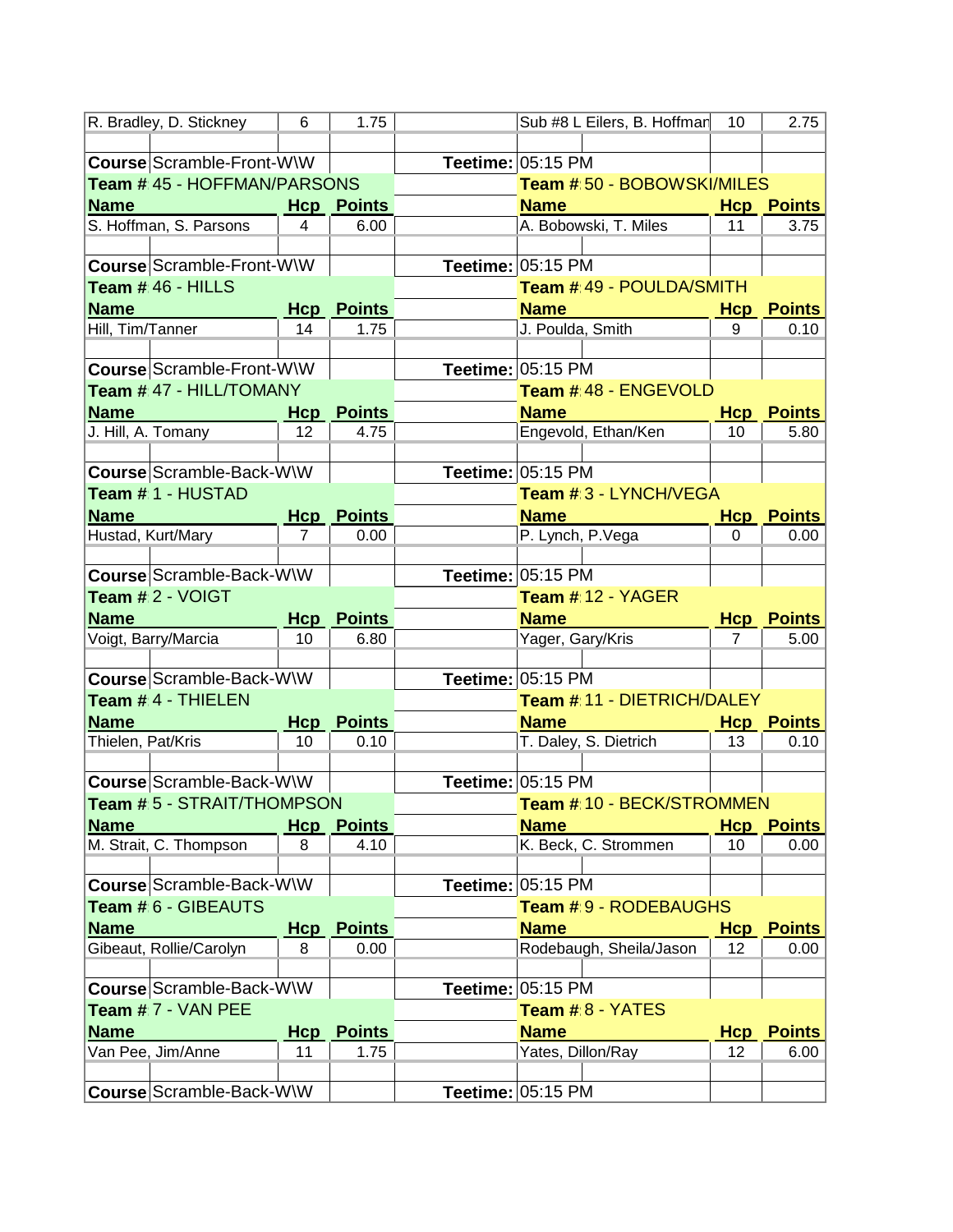| Team # 13 - BUTTERFIELD/ROGERS                |                 |                       | <b>Team # 15 - WESLEY/WILLIAMS</b> |                |                   |  |
|-----------------------------------------------|-----------------|-----------------------|------------------------------------|----------------|-------------------|--|
| <b>Name</b>                                   |                 | <b>Hcp</b> Points     | <b>Name</b>                        |                | <b>Hcp</b> Points |  |
| D. Butterfield, E. Rogers                     | $\overline{7}$  | 4.10                  | N. Wesley, J. Williams             | 7              | 4.10              |  |
|                                               |                 |                       |                                    |                |                   |  |
| Course Scramble-Back-W\W                      |                 |                       | Teetime: 05:15 PM                  |                |                   |  |
| Team # 14 - BOWENS                            |                 | Team # 26 - MORTENSEN |                                    |                |                   |  |
| <b>Name</b>                                   |                 | <b>Hcp</b> Points     | <b>Name</b>                        |                | <b>Hcp Points</b> |  |
| Bowen, Mike/Coreen                            | 4               | 0.00                  | Mortensen, Roger/Glen              | 0              | 0.00              |  |
|                                               |                 |                       |                                    |                |                   |  |
| Course Scramble-Back-W\W                      |                 |                       | Teetime: 05:15 PM                  |                |                   |  |
| Team # 16 - ELSING/KEATING                    |                 |                       | Team # 25 - GOEPFERT/NOBLE         |                |                   |  |
| <b>Name</b><br><b>Example 2016 Hcp</b> Points |                 |                       | <b>Name</b>                        |                | <b>Hcp Points</b> |  |
| J. Elsing, B. Keating                         | $\overline{7}$  | 5.80                  | Goepfert, Noble                    | 11             | 0.00              |  |
|                                               |                 |                       |                                    |                |                   |  |
| Course Scramble-Back-W\W                      |                 |                       | Teetime: 05:15 PM                  |                |                   |  |
| Team # 17 - MAY/RAVENSCROFT                   |                 |                       | Team # 24 - JURGENSEN/MERK         |                |                   |  |
| <b>Name</b>                                   |                 | <b>Hcp</b> Points     | <b>Name</b>                        |                | <b>Hcp Points</b> |  |
| D. May, R. Ravenscroft                        | 6               | 6.00                  | D. Jurgensen, P. Merk              | 3              | 3.80              |  |
|                                               |                 |                       |                                    |                |                   |  |
| Course Scramble-Back-W\W                      |                 |                       | Teetime: 05:15 PM                  |                |                   |  |
| Team # 18 - GRUBER/SCHALLER                   |                 |                       | Team # 23 - EDGREN/MILLER          |                |                   |  |
| <b>Name</b>                                   |                 | <b>Hcp</b> Points     | <b>Name</b>                        |                | <b>Hcp Points</b> |  |
| G. Gruber, P. Schaller                        | 5               | 1.00                  | P. Edgren, Miller                  | 6              | 0.00              |  |
|                                               |                 |                       |                                    |                |                   |  |
| Course Scramble-Back-WW                       |                 |                       | Teetime: 05:15 PM                  |                |                   |  |
| Team # 19 - BOLCHEN/SIEBECKER                 |                 |                       | Team # 22 - FITZGERALD/LANGE       |                |                   |  |
| <b>Name</b><br><b>Example 2016 Hcp Points</b> |                 |                       | <b>Name</b>                        |                | <b>Hcp</b> Points |  |
| J. Bolchen, B. Siebecker                      | $\overline{13}$ | 0.00                  | W. Fitzgerald, S. Lange            | 5              | 3.00              |  |
|                                               |                 |                       |                                    |                |                   |  |
| Course Scramble-Back-W\W                      |                 |                       | Teetime: 05:15 PM                  |                |                   |  |
| Team # 20 - ELSING/VAN PEE                    |                 |                       | Team # 21 - ROGERS/STAUTER         |                |                   |  |
| <b>Name</b>                                   |                 | <b>Hcp</b> Points     | <b>Name</b>                        |                | <b>Hcp</b> Points |  |
| D. Elsing, G. Van Pee                         | 3               | 6.80                  | J. Rogers, S. Stauter              | $\overline{4}$ | 4.10              |  |